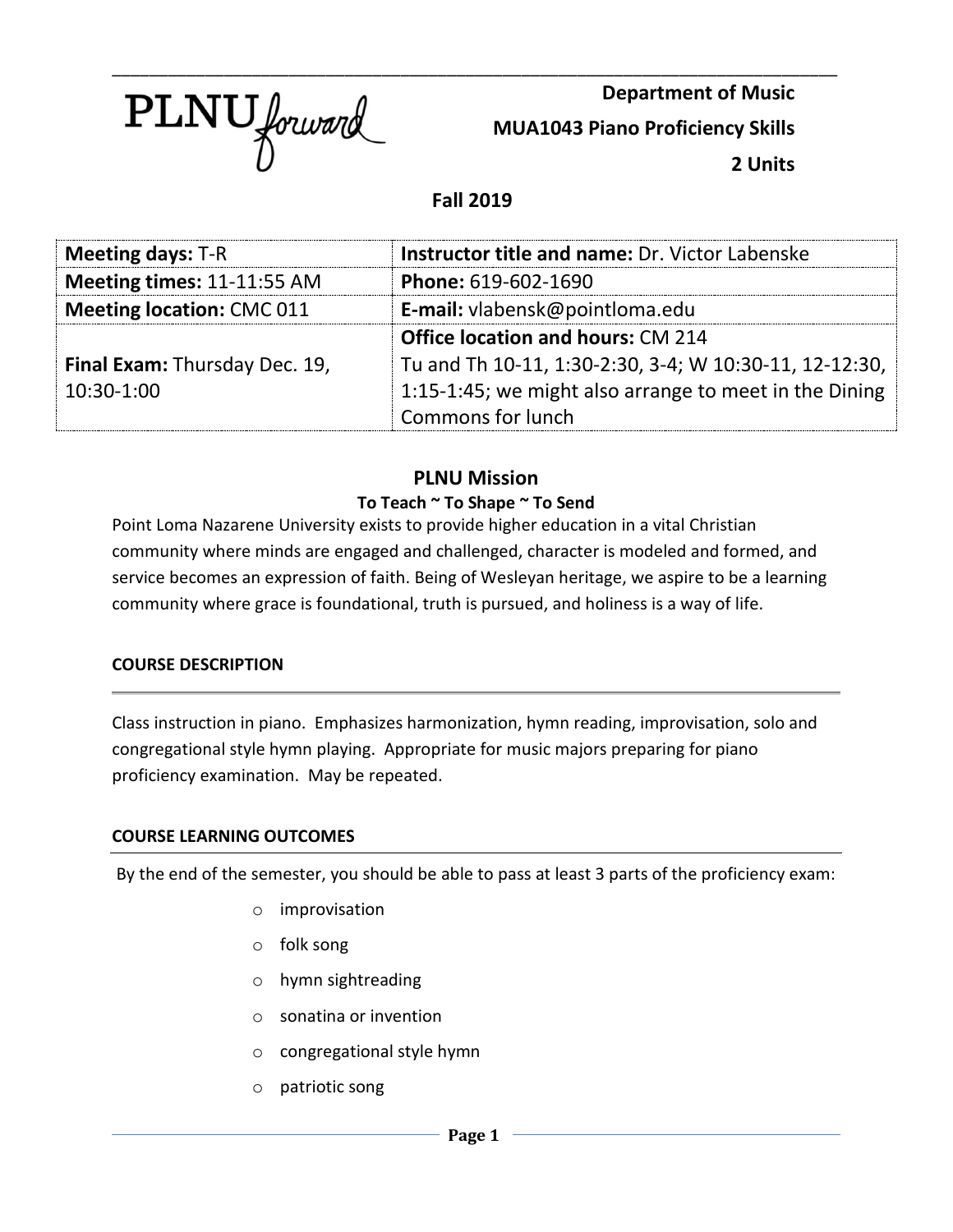| 9/5           |                                                                      |
|---------------|----------------------------------------------------------------------|
| 9/10          |                                                                      |
| 9/12          | <b>Evaluatory Exam</b>                                               |
| 9/17          |                                                                      |
| 9/19          |                                                                      |
| 9/24          |                                                                      |
| 9/26          | Folksong due                                                         |
| 10/1          |                                                                      |
| 10/3          |                                                                      |
| 10/8          |                                                                      |
| 10/10         |                                                                      |
| 10/15         |                                                                      |
| 10/17         | EXAM I - Primary objective: Perform "My Country 'Tis of Thee"        |
| 10/22         |                                                                      |
| 10/24         | <b>Individual Appointments</b>                                       |
| 10/29         |                                                                      |
| 10/31         |                                                                      |
| 11/5          |                                                                      |
| 11/7          |                                                                      |
| 11/12         | EXAM II - Primary objective: Perform Congregational Hymn             |
| <u> 11/14</u> |                                                                      |
| 11/19         |                                                                      |
| 11/21         | Primary objective: Perform Sonatina                                  |
| 11/26         |                                                                      |
| 11/28         | THANKSGIVING BREAK                                                   |
| 12/3          | Proficiency Exam is Wed. 12/11 - Print improvisation examples from   |
|               | the Canvas Piano Proficiency Page on Wed. 12/4; at the exam, we will |
|               | provide you blank copies of the lead sheets.                         |
| 12/5          |                                                                      |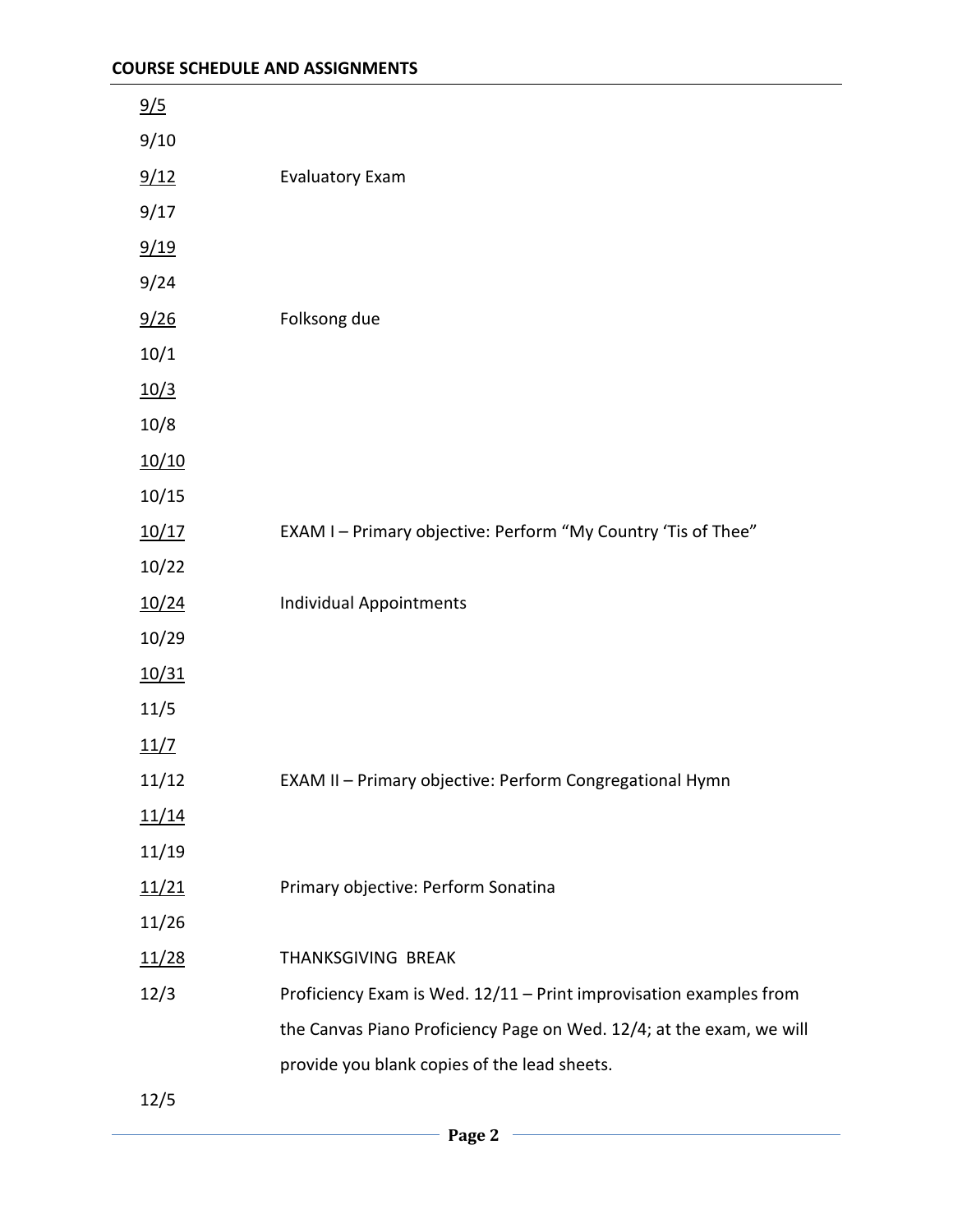## 12/10

# 12/11 PIANO PROFICIENCY EXAM – in afternoon/evening

# 12/12 **Burrito Celebration (during class time)**

**Class Preparation**: You are expected to practice for a minimum of 40 minutes per day (4 hours per week) so that you will be ready for the piano proficiency exam. I'll collect practice record sheets each week to help you keep accountable. Your recorded practice time recorded should include time spent playing the piano (for class assignments). It shouldn't include class time or time spent at the piano not directly related to this course. It is likely that some of you will require more practice than others in order to be adequately prepared for each class. Cramming for the piano proficiency exam is impossible. It is your daily commitment to achieving this goal which will result in success.

# **REQUIRED TEXTS AND RECOMMENDED STUDY RESOURCES**

- *Sing to the Lord*. Kansas City, MO: Lillenas Publishing Company, 1993.
- eNovative Piano [\(www.enovativepiano.com\)](http://www.enovativepiano.com/)
- [PianoMarvel.com](http://pianomarvel.com/) (Free account for September, monthly Premium Account \$15.99 for October and November) for sight reading.
- Canvas (your normal login)
- Canvas Music Department Page (Piano Proficiency Module): <https://canvas.pointloma.edu/courses/40730>

## **ASSESSMENT AND GRADING**

| Sample assignment distribution by percentage:                                                                                                                                                                                                                                                                                                                                                                                                                                                                                                                         | Sample grade scale:                                                                                                                                             |  |  |
|-----------------------------------------------------------------------------------------------------------------------------------------------------------------------------------------------------------------------------------------------------------------------------------------------------------------------------------------------------------------------------------------------------------------------------------------------------------------------------------------------------------------------------------------------------------------------|-----------------------------------------------------------------------------------------------------------------------------------------------------------------|--|--|
| 15% = improvisation (10% = Proficiency Exam; $5%$ =<br>all other drills)<br>$15\%$ = folk song (10% = Proficiency Exam; 5% = all<br>$\bullet$<br>other drills)<br>15% = hymn sightreading (10% = Proficiency Exam;<br>$5% = all other drift$<br>15% = pre-sonatina and sonatina repertoire pieces<br>$(10\%$ = Proficiency Exam; 5% = all other drills)<br>$15%$ = congregational style hymn (10% = Proficiency<br>$\bullet$<br>Exam; $5% = all other drift(s)$<br>15% = patriotic song (10% = Proficiency Exam; $5%$ =<br>all other drills)<br>$10%$ = practice time | $A = 93 - 100$<br>$C = 73 - 76$<br>A-=92-90 C-=70-72<br>D+=67-69<br>B+=87-89<br>B=83-86<br>$D = 63 - 66$<br>$B = 80 - 82$<br>$D = 60 - 62$<br>$C+=77-79$ F=0-59 |  |  |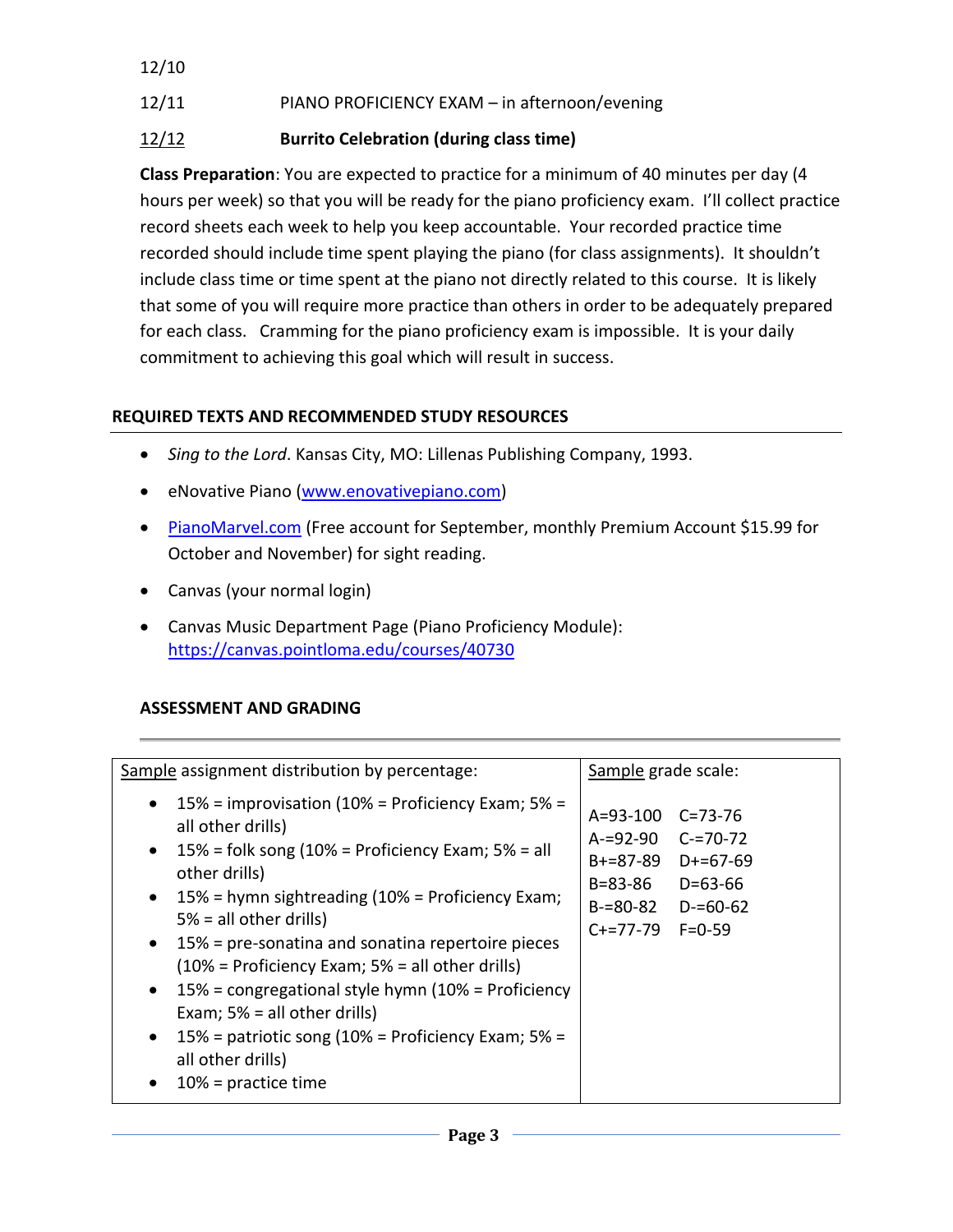#### **LATE ASSIGNMENTS**

All assignments are to be submitted/turned in by the beginning of the class session when they are due—including assignments posted in Canvas. Quizzes will not be made up. Late work, should it be accepted, will lose 10% per calendar day.

#### **FINAL EXAMINATION POLICY**

Successful completion of this class requires taking the final examination **on its scheduled day**. The final examination schedule is posted on the [Class Schedules](https://www.pointloma.edu/offices/records/undergraduate-records) site. No requests for early examinations or alternative days will be approved.

#### **PLNU COPYRIGHT POLICY**

Point Loma Nazarene University, as a non-profit educational institution, is entitled by law to use materials protected by the US Copyright Act for classroom education. Any use of those materials outside the class may violate the law.

#### **PLNU ACADEMIC HONESTY POLICY**

Students should demonstrate academic honesty by doing original work and by giving appropriate credit to the ideas of others. Academic dishonesty is the act of presenting information, ideas, and/or concepts as one's own when in reality they are the results of another person's creativity and effort. A faculty member who believes a situation involving academic dishonesty has been detected may assign a failing grade for that assignment or examination, or, depending on the seriousness of the offense, for the course. Faculty should follow and students may appeal using the procedure in the university Catalog. See Undergraduate Academic [Honesty Policy](https://catalog.pointloma.edu/content.php?catoid=41&navoid=2435#Academic_Honesty) for definitions of kinds of academic dishonesty and for further policy information.

#### **PLNU ACADEMIC ACCOMMODATIONS POLICY**

While all students are expected to meet the minimum standards for completion of this course as established by the instructor, students with disabilities may require academic adjustments, modifications or auxiliary aids/services. At Point Loma Nazarene University (PLNU), these students are requested to register with the Disability Resource Center (DRC), located in the Bond Academic Center. [\(DRC@pointloma.edu](mailto:DRC@pointloma.edu) or 619-849-2486). The DRC's policies and procedures for assisting such students in the development of an appropriate academic adjustment plan (AP) allows PLNU to comply with Section 504 of the Rehabilitation Act and the Americans with Disabilities Act. Section 504 (a) prohibits discrimination against students with special needs and guarantees all qualified students equal access to and benefits of PLNU programs and activities. After the student files the required documentation, the DRC, in conjunction with the student, will develop an AP to meet that student's specific learning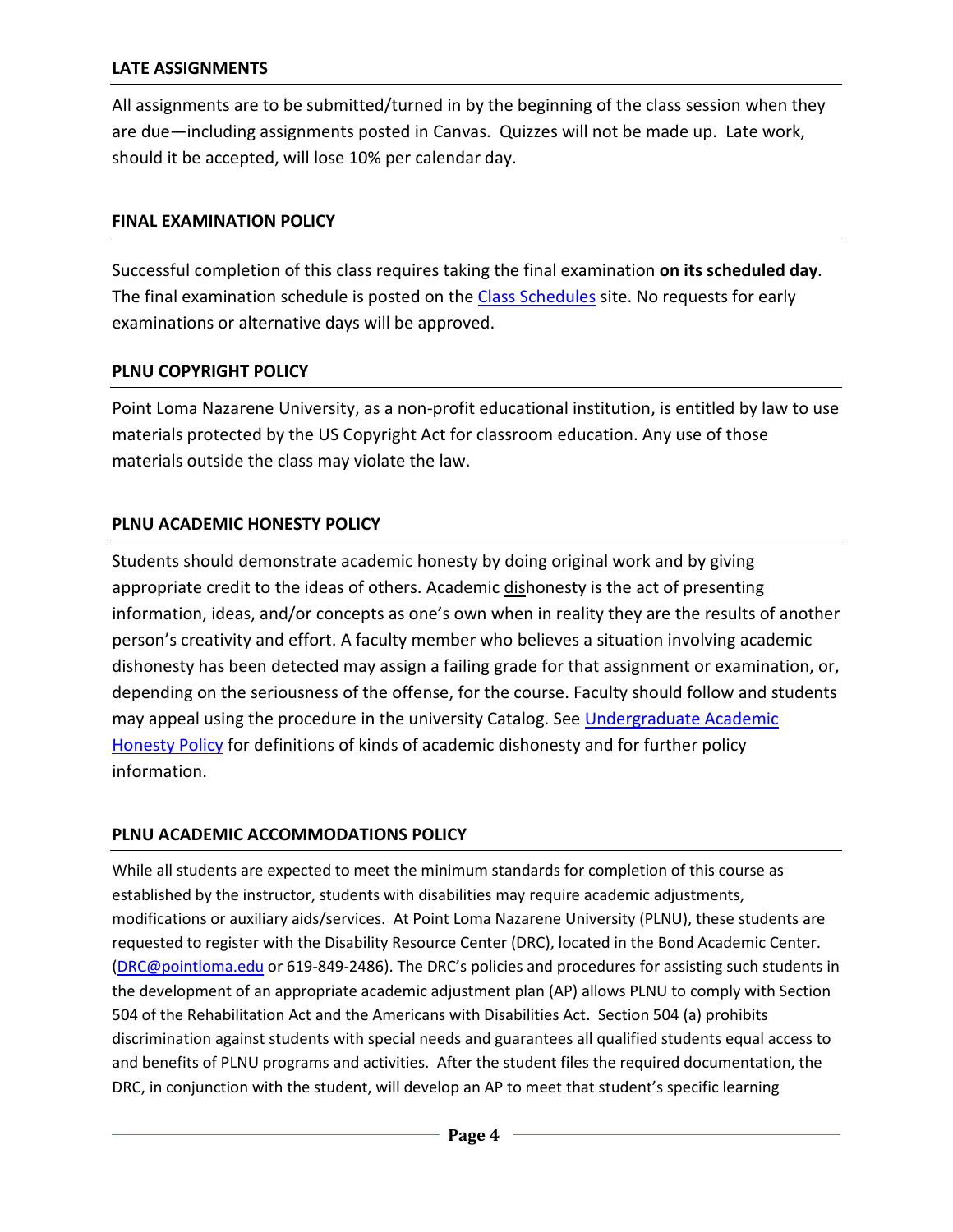needs. The DRC will thereafter email the student's AP to all faculty who teach courses in which the student is enrolled each semester. The AP must be implemented in all such courses.

## **PLNU ATTENDANCE AND PARTICIPATION POLICY**

Regular and punctual attendance at all classes is considered essential to optimum academic achievement. If the student is absent from more than 10 percent of class meetings, the faculty member can file a written report which may result in de-enrollment. If the absences exceed 20 percent, the student may be de-enrolled without notice until the university drop date or, after that date, receive the appropriate grade for their work and participation. See [Academic Policies](http://catalog.pointloma.edu/content.php?catoid=18&navoid=1278) in the Undergraduate Academic Catalog.

## **BIBLIOGRAPHY**

Cook, Charles. *Playing the Piano for Pleasure*. New York: Simon and Schuster, 1960.

(786.3/C772p2)

Mach, Elyse. *Contemporary Class Piano*. New York: Harcourt Brace Jovanovich, Inc., 1976.

(786.3m148c)

Robilliard, Eileen D. *The Persistent Pianist. A Book for the Late Beginner and Adult Re-Starter.*

London: Oxford University Press, 1978. (786.3/R654p)

Tobin, Joseph Raymond. *How to Improvise Piano Accompaniments.* London: Oxford,

University Press, 1970. (786.3/T673h)

Vernazza, Marcelle and Leonore Jeanne Young. *Basic Materials for the Piano Student.*

Dubuque, IA: Wm. C. Brown Co. Publishers, 1972. (786.3/V529b)